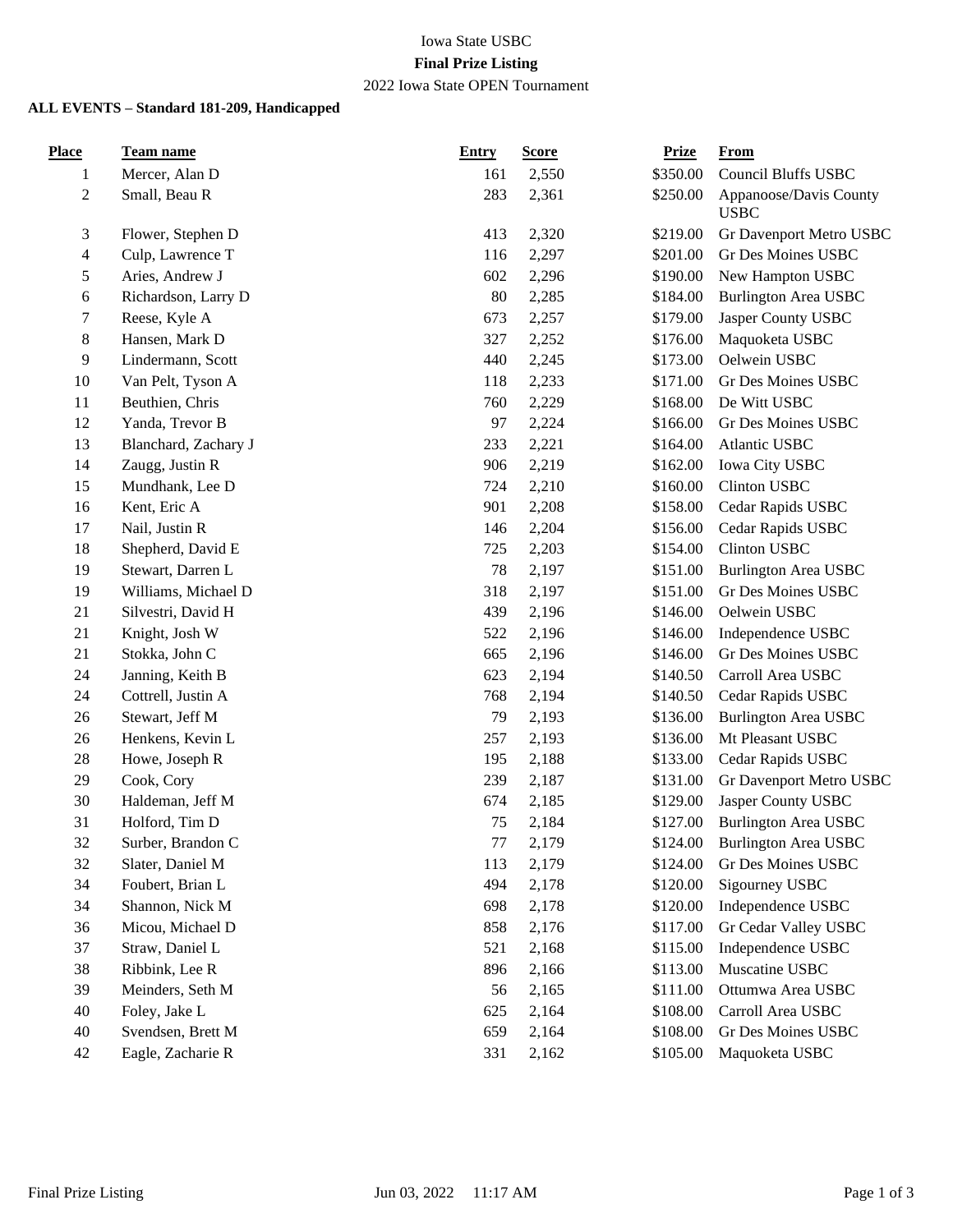### Iowa State USBC **Final Prize Listing**

### 2022 Iowa State OPEN Tournament

### **ALL EVENTS – Standard 181-209, Handicapped**

| <b>Place</b> | Team name            | <b>Entry</b> | <b>Score</b> | <b>Prize</b> | <b>From</b>                 |
|--------------|----------------------|--------------|--------------|--------------|-----------------------------|
| 43           | Fangman, Abigail N   | 850          | 2,159        | \$103.00     | Gr Cedar Valley USBC        |
| 44           | Mondl, Anthony S     | 299          | 2,158        | \$100.00     | Cedar Rapids USBC           |
| 44           | Vrba, Jeff           | 418          | 2,158        | \$100.00     | Red Oak USBC                |
| 46           | Lovejoy, Kodie       | 480          | 2,156        | \$97.00      | Gr Siouxland USBC           |
| 47           | Larsen, Todd J       | 346          | 2,154        | \$95.00      | Waukon USBC                 |
| 48           | Swank, Christin E    | 565          | 2,153        | \$93.00      | Muscatine USBC              |
| 49           | White, Scott L       | 13           | 2,151        | \$91.00      | Gr Des Moines USBC          |
| 50           | Moore, Mike D        | 122          | 2,150        | \$89.00      | Gr Mason City USBC          |
| 51           | Wessling, Douglas A  | 679          | 2,147        | \$87.00      | Ida Grove USBC              |
| 52           | Hofland, Don A       | 172          | 2,145        | \$83.00      | <b>St Ansgar USBC</b>       |
| 52           | Charland, Joe A      | 390          | 2,145        | \$83.00      | Dubuque Area USBC           |
| 54           | Olson, Kevin D       | 121          | 2,144        | \$80.00      | Gr Mason City USBC          |
| 55           | Schnoor, David C     | 330          | 2,142        | \$78.00      | Maquoketa USBC              |
| 56           | Ewoldt, Jake         | 537          | 2,141        | \$76.00      | Manning USBC                |
| 57           | Kluesner, Andrew M   | 252          | 2,139        | \$73.00      | Dyersville USBC             |
| 57           | Wilder, Donald E     | 540          | 2,139        | \$73.00      | Marshalltown Area USBC      |
| 59           | Gates, Christopher M | 25           | 2,138        | \$67.00      | <b>Council Bluffs USBC</b>  |
| 59           | Braun, Christopher M | 218          | 2,138        | \$67.00      | <b>Burlington Area USBC</b> |
| 59           | Weber, Ben           | 438          | 2,138        | \$67.00      | Oelwein USBC                |
| 59           | Cook, Jeremy J       | 652          | 2,138        | \$67.00      | Dubuque Area USBC           |
| 63           | Hein, Derek J        | 421          | 2,137        | \$60.00      | Iowa City USBC              |
| 63           | Parsons, Larry D     | 634          | 2,137        | \$60.00      | Gr Des Moines USBC          |
| 63           | Brown, Robert D      | 728          | 2,137        | \$60.00      | Gr Davenport Metro USBC     |
| 66           | Marshall, Jerran C   | 73           | 2,136        | \$56.00      | <b>Burlington Area USBC</b> |
| 67           | Bussell, David J     | 548          | 2,135        | \$54.00      | Spencer USBC                |
| 68           | Fishnick, Eric M     | 12           | 2,134        | \$52.00      | Gr Des Moines USBC          |
| 69           | McDaniel, Chad S     | 354          | 2,132        | \$50.00      | Camanche USBC               |
| 70           | Rau, Tyler S         | 754          | 2,131        | \$48.00      | Gr Mason City USBC          |
| 71           | Link, Gary A         | 41           | 2,130        | \$45.00      | Ames Area USBC              |
| 71           | Pregler, Jeff J      | 67           | 2,130        | \$45.00      | Dubuque Area USBC           |
| 73           | Graham, Logan M      | 857          | 2,127        | \$42.00      | Gr Cedar Valley USBC        |
| 74           | Ewing, Ivan          | 75           | 2,126        | \$39.00      | <b>Burlington Area USBC</b> |
| 74           | Cates, Jason A       | 705          | 2,126        | \$39.00      | Gr Des Moines USBC          |
| 76           | Cerka, David A       | 212          | 2,125        | \$36.00      | Independence USBC           |
| 77           | Humphrey, Madison R  | 31           | 2,124        | \$31.34      | Gr Des Moines USBC          |
| 77           | Iverson, Trevor A    | 515          | 2,124        | \$31.33      | Estherville USBC            |
| 77           | Braga, Emily K       | 673          | 2,124        | \$31.33      | Jasper County USBC          |
| 80           | Grismore, Nathan A   | 97           | 2,123        | \$24.00      | Gr Des Moines USBC          |
| 80           | Harris, John R       | 417          | 2,123        | \$24.00      | Red Oak USBC                |
| 80           | Weber, Randall C     | 639          | 2,123        | \$24.00      | <b>Bellevue USBC</b>        |
| 80           | Zahner, Jason D      | 850          | 2,123        | \$24.00      | Gr Cedar Valley USBC        |
| 84           | Thompson, Amos L     | 53           | 2,121        | \$17.00      | Keokuk USBC                 |
| 84           | Witham, Mike         | 293          | 2,121        | \$17.00      | Charles City USBC           |
| 84           | Gibson, Jason        | 335          | 2,121        | \$17.00      | Maquoketa USBC              |
| 87           | Slater, Connor J     | 113          | 2,120        | \$12.00      | Gr Des Moines USBC          |
| 87           | Faust, Thomas A      | 210          | 2,120        | \$12.00      | Independence USBC           |
| 89           | Flaherty, Tim M      | 717          | 2,118        | \$9.00       | Gr Davenport Metro USBC     |
|              |                      |              |              |              |                             |